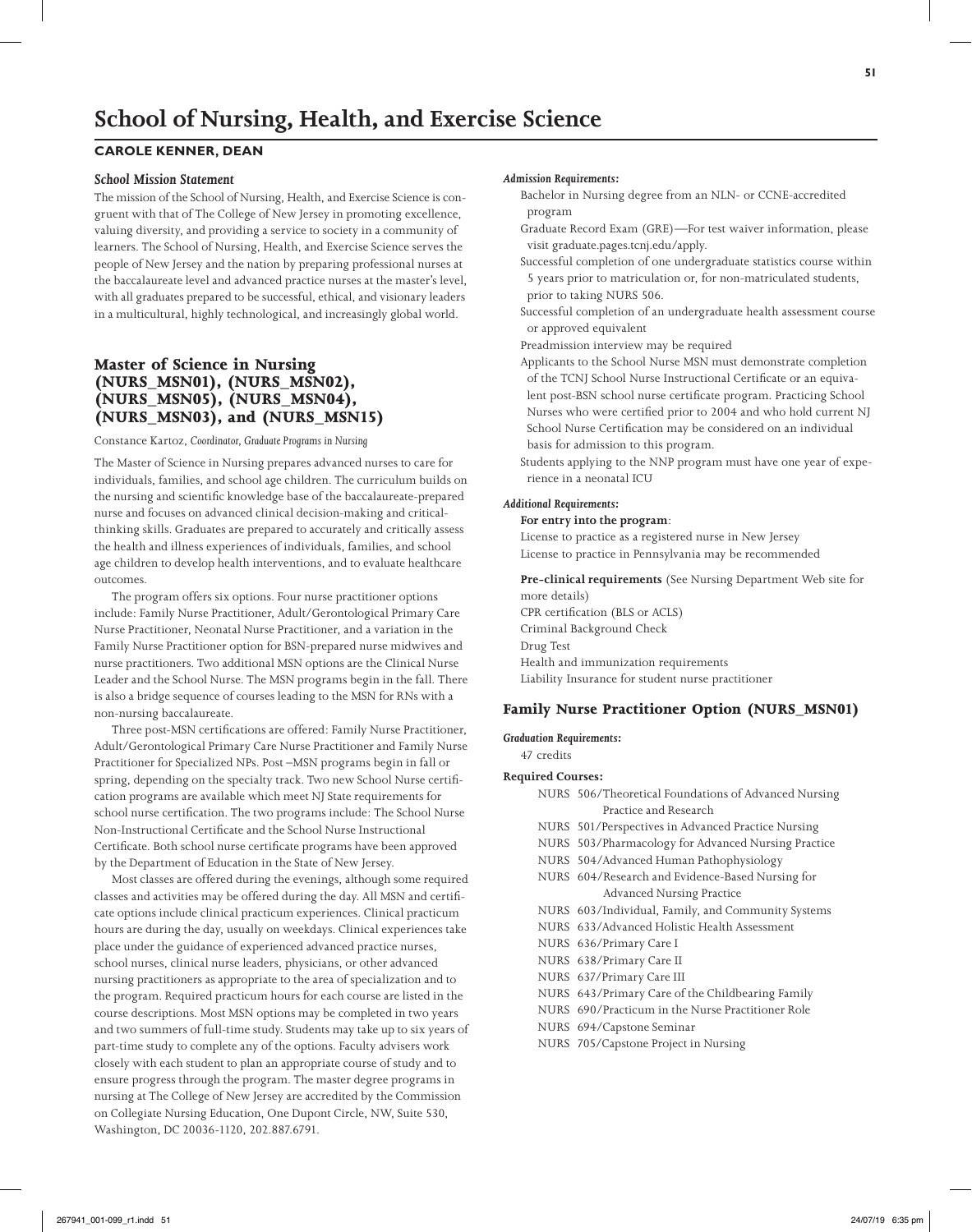## **Family Nurse Practitioner for Certified Nurse Practitioners Option (NURS\_MSN02)**

#### *Graduation Requirements:*

30-credit minimum

- **Required Courses:**
	- NURS 506/Theoretical Foundations of Advanced Nursing Practice and Research
	- NURS 501/Perspectives in Advanced Practice Nursing
	- NURS 503/Pharmacology for Advanced Nursing Practice
	- NURS 504/Advanced Human Pathophysiology
	- NURS 604/Research and Evidence-Based Nursing for Advanced Nursing Practice
	- NURS 603/Individual, Family, and Community Systems
	- NURS 633/Advanced Holistic Health Assessment
	- NURS 643/Primary Care of the Childbearing Family
	- NURS 690/Practicum in the Nurse Practitioner Role
	- NURS 694/Capstone Seminar
	- NURS 705/Capstone Project in Nursing

#### **Clinical Courses:\***

- NURS 636/Primary Care I NURS 638/Primary Care II
- NURS 637/Primary Care III

*\*Required clinical courses will be determined based upon area of current certification and practice.*

## **Adult/Gerontological Primary Care Nurse Practitioner Option (NURS\_MSN05)**

#### *Graduation Requirements:*

43 credits

#### **Required Courses:**

- NURS 506/Theoretical Foundations of Advanced Nursing Practice and Research
- NURS 501/Perspectives in Advanced Practice Nursing
- NURS 503/Pharmacology for Advanced Nursing Practice
- NURS 504/Advanced Human Pathophysiology
- NURS 604/Research and Evidence-Based Nursing for Advanced Nursing Practice
- NURS 603/Individual, Family, and Community Systems
- NURS 633/Advanced Holistic Health Assessment
- NURS 636/Primary Care I
- NURS 638/Primary Care II
- NURS 637/Primary Care III
- NURS 690/Practicum in the Nurse Practitioner Role
- NURS 694/Capstone Seminar
- NURS 705/Capstone Project in Nursing

## **Neonatal Nurse Practitioner Option (NURS\_MSN03)**

#### *Graduation Requirements:*

38 credits (23 at The College of New Jersey; 15 at Thomas Jefferson University)

## **Required Courses:**

| NURS 506/Theoretical Foundations of Advanced Nursing |
|------------------------------------------------------|
| Practice and Research                                |

- NURS 501/Perspectives in Advanced Practice Nursing
- NURS 504/Advanced Human Pathophysiology
- NURS 604/Research and Evidence-Based Nursing for Advanced Nursing Practice
- NURS 603/Individual, Family, and Community Systems
- NURS 633/Advanced Holistic Health Assessment
- NURS 690/Practicum in the Neonatal Nurse Practitioner Role
- NURS 694/Capstone Seminar
- NURS 705/Capstone Project in Nursing

#### **Clinical Courses:**

- NURS 662/Diagnostic Reasoning and Clinical Decision Making for NNP I
- NURS 663/Diagnostic Reasoning and Clinical Decision Making for NNP II
- NURS 664/Diagnostic Reasoning and Clinical Decision Making for NNP III
- NURS 665/Comprehensive Assessment for Clinical Decision Making of the Mother and Neonate
- NURS 667/Advanced Pharmacotherapeutics for Neonatal Nurse Practitioners

## **Clinical Nurse Leader Option (NURS\_MSN04)**

#### *Graduation Requirements:*

34.5 credits

#### **Required Courses:**

- NURS 506/Theoretical Foundations of Advanced Nursing Practice and Research
- NURS 501/Perspectives in Advanced Practice Nursing
- NURS 511/Introduction to the CNL Role
- NURS 503/Pharmacology for Advanced Nursing Practice
- NURS 504/Advanced Human Pathophysiology
- NURS 604/Research and Evidence-Based Nursing for Advanced Nursing Practice
- NURS 603/Individual, Family, and Community Systems
- NURS 633/Advanced Holistic Health Assessment
- NURS 660/Chronic and Complex Conditions
- NURS 685/Health Promotion for Advanced Nursing Practice
- NURS 695/Practicum in the Clinical Nurse Leader Role
- NURS 694/Capstone Seminar
- NURS 705/Capstone Project in Nursing

## **School Nurse Option (NURS\_MSN15)**

#### *Graduation Requirements:*

40 credits (this includes 23 credits completed for the Non-Instructional and Instructional Certificate). Additional coursework is required for school nurses certified prior to 2004.

#### **Required Courses: 17 cr.**

- NURS 506/Theoretical Foundations for Advanced Practice NURS 604/Research and Evidence Based Nursing NURS 503/Advanced Pharmacology NURS 633/Advanced Health Assessment NURS 504/Advanced Pathophysiology NURS 694/Capstone Seminar NURS 705/Capstone Project *Instructional School Nurse Certificate (Required):* **10 cr.** NURS 625/School Nurse Practicum II NURS 626/School Nurse Practicum Seminar II NURS 603/Individual, Family, and Community Systems HLED 554/Curriculum and Program Construction in Health and
	- Safety Education

## *Non-Instructional School Nurse Certificate (Required):* **13 cr.**

- NURS 523/School Nursing Foundations
	- NURS 524/Assessment and Management of School Age Children and Adolescents
	- NURS 525/School Nurse Practicum I
	- NURS 526/School Nurse Practicum Seminar I
	- EDFN 500 or 520/Educational Foundations Course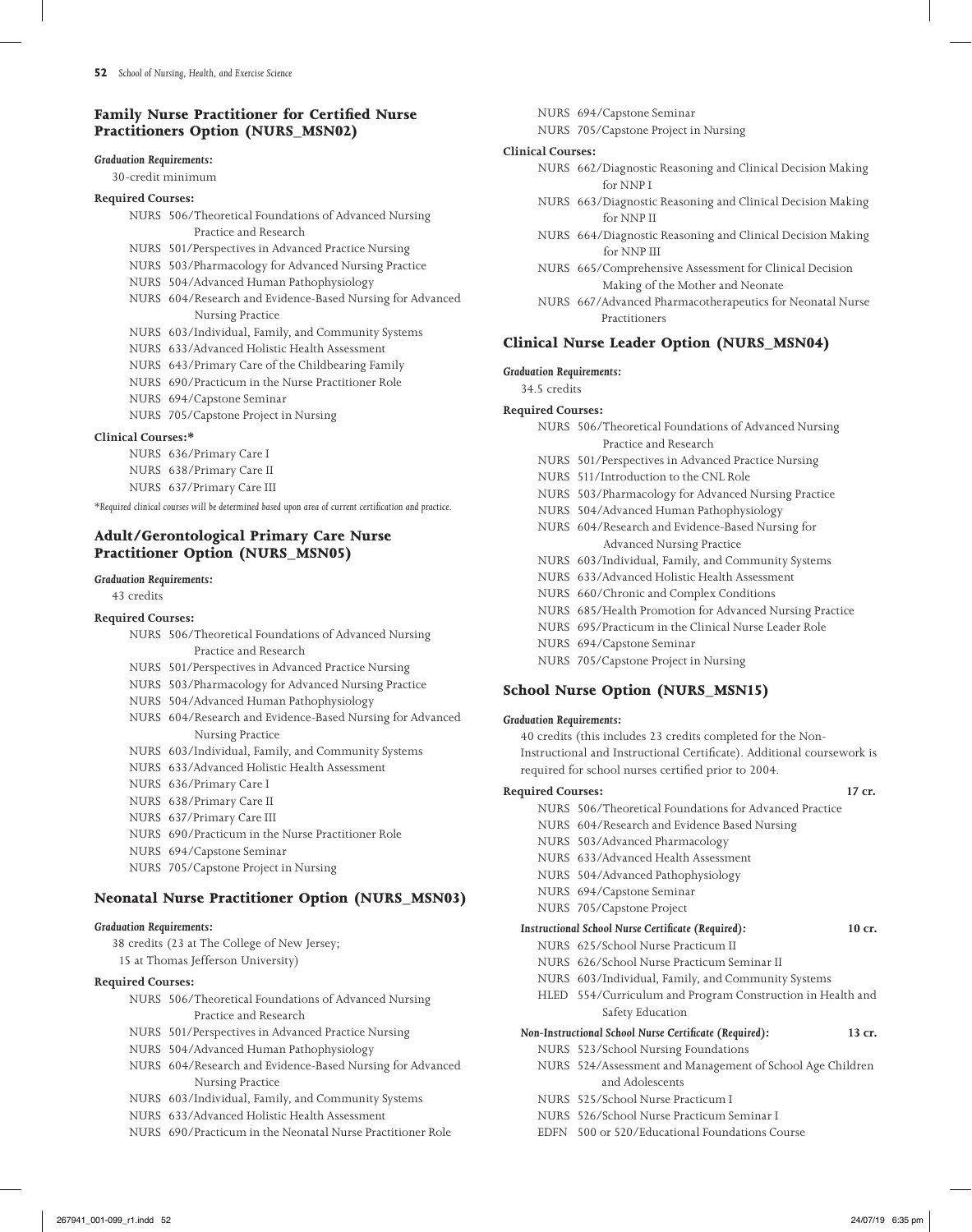## **Bridge to the Master of Science in Nursing for RNs with a Non-Nursing Baccalaureate Degree**

This prerequisite sequence of courses is designed for RNs with a nonnursing baccalaureate degree who wish to enter the MSN program at The College of New Jersey. Up to 16 undergraduate credits are taken prior to MSN course content. In addition, students must meet all the requirements for admission to the MSN programs. The bridge option cannot be applied to the School Nurse program. Students must hold a BSN to enter the School Nurse program.

#### *Admission Requirements:*

Diploma or associate's degree in nursing

- Bachelor's degree from an accredited or approved institution
- Graduate Record Exam (GRE)—For test waiver information, please visit graduate.pages.tcnj.edu/apply.
- Successful completion of an undergraduate statistics course within 5 years prior to taking first graduate nursing course. May be taken concurrently with undergraduate bridge program courses.
- Successful completion of an undergraduate health assessment course or equivalent
- Preadmission interview may be required
- (Also see Graduate Opportunities section of Bulletin)

#### *Additional Requirements:*

**For entry into the program**: License to practice as a registered nurse in New Jersey License to practice in Pennsylvania may be recommended

#### **Pre-clinical requirements** (See Nursing Department Web site for more details)

CPR certification (BLS or ACLS) Criminal Background Check Drug Test Health and immunization requirements Liability Insurance for student nurse practitioner

## **Bridge Requirements: up to 4 undergraduate units (16 credits)**

 One of the following Professional Role Courses: NUR 210/Professional Role I (Learner)

OR

NUR 310/Professional Role II (Clinician)

*The following three courses are required\**

NUR 328/Research

- NUR 440/Caring in Community Health/Science\*
- NUR 444/Caring in Community Health/Practice\*

*\*Up to 8 credits of community health (NURS 440 and/or NURS 444) may be waived for applicants with significant community health experience and experience based on a portfolio review by the Department of Nursing faculty.*

Following successful completion of the above bridge requirements, the student may enroll in courses required for either the Family Nurse Practitioner Program, the Adult/Gerontological Primary Care Nurse Practitioner Program, the Clinical Nurse Leader Program, or the Neonatal Nurse Practioner Program, the Clinical Nurse Leader Program, or the Neonatal Nurse Practioner Program.

## **Post-Master's Nurse Practitioner Certificate Program (NURS\_SCT02), (NURS\_SCT03), and (NURS\_SCT04)**

These certificate programs are designed for registered nurses who have earned a master's degree in nursing and who wish to become family nurse practitioners or adult/gerontological primary care nurse practitioners. Students may take up to six years of part-time study to complete either option.

#### *Admission Requirements:*

Master of Science in Nursing from an NLNor CCNE-accredited program An undergraduate health assessment course or approved equivalent Preadmission interview may be requested

### *Additional Requirements:*

#### **For entry into the program**:

License to practice as a registered nurse in New Jersey License to practice in Pennsylvania may be recommended

**Pre-clinical requirements** (See Nursing Department Web site for more details) CPR certification (BLS or ACLS) Criminal Background Check Drug Test

Health and immunization requirements

Liability Insurance for student nurse practitioner

## **Family Nurse Practitioner Option (NURS\_SCT02)**

#### *Program Requirements:*

37 credits

### **Required Courses:**

 NURS 503/Pharmacology for Advanced Nursing Practice NURS 504/Advanced Human Pathophysiology NURS 603/Individual, Family, and Community Systems NURS 633/Advanced Holistic Health Assessment NURS 636/Primary Care I NURS 638/Primary Care II NURS 637/Primary Care III NURS 643/Primary Care of the Childbearing Family NURS 690/Practicum in the Nurse Practitioner Role

## **Adult/Gerontological Primary Care Nurse Practitioner Option (NURS\_SCT03)**

#### **Program Requirements:**

33 credits

## **Required Courses:**

 NURS 503/Pharmacology for Advanced Nursing Practice NURS 504/Advanced Human Pathophysiology NURS 603/Individual, Family, and Community Systems NURS 633/Advanced Holistic Health Assessment NURS 636/Primary Care I NURS 638/Primary Care II NURS 637/Primary Care III NURS 690/Practicum in the Nurse Practitioner Role

## **Family Nurse Practitioner Option for Specialist NPs (NURS\_SCT04) up to 18 cr.**

This program is designed for nurse practitioners who have graduated from a master's degree program that prepares adult, geriatric, or adult/ gerontological primary care nurse practitioners and who want to expand their scope of practice to include the entire family. This program begins in the spring. This program may be completed in two semesters of parttime study.

#### *Admission Requirements:*

Master of Science in Nursing from an NLN- or CCNE-accredited program that prepares nurse practitioners

National certification as an adult, geriatric, or adult/gerontological primary care nurse practitioner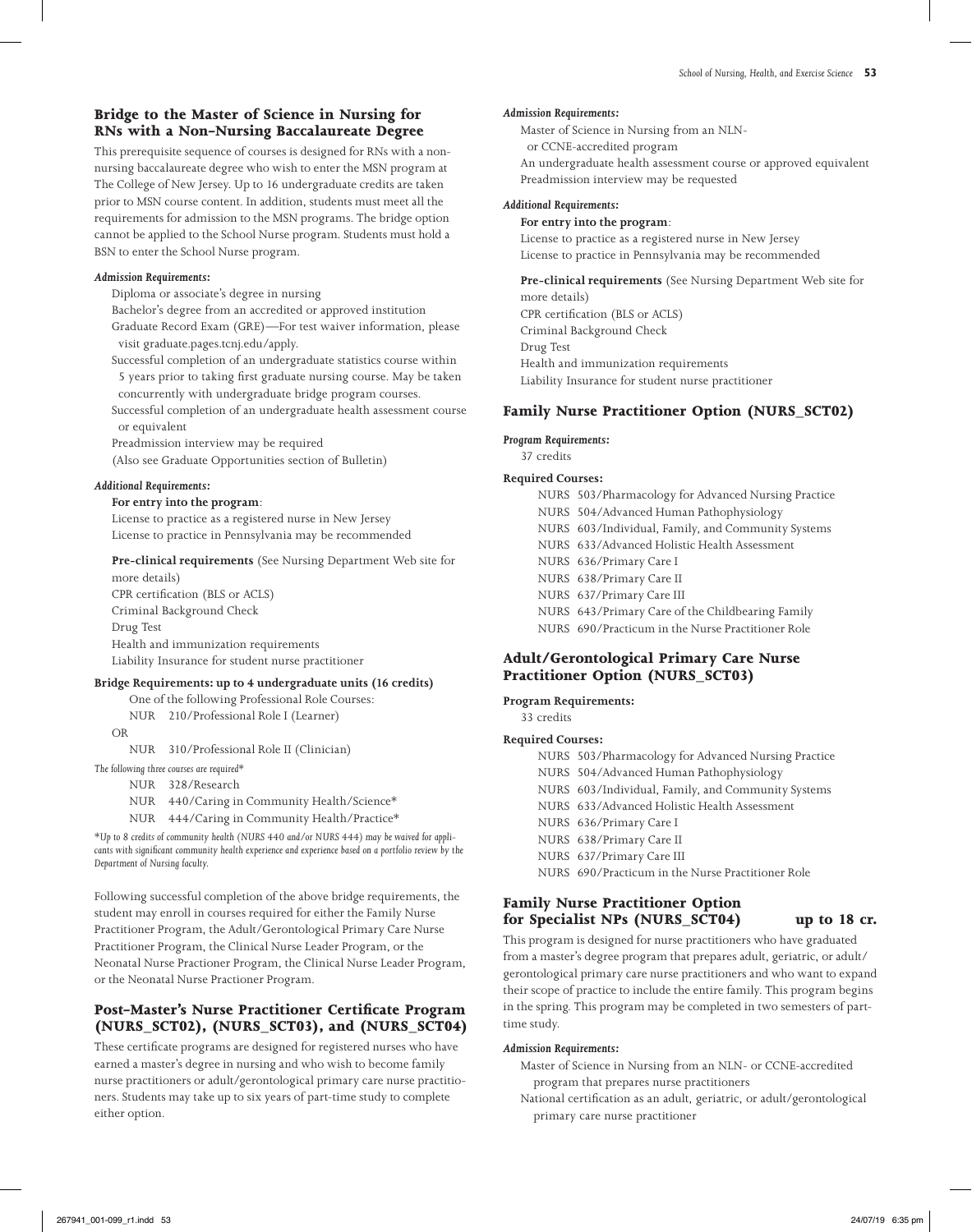#### **54** *School of Nursing, Health, and Exercise Science*

- At least 500 documented clinical practicum hours in an MSN program
- A graduate-level health assessment course that includes all ages and both genders
- A graduate-level general pharmacology course
- A graduate-level general pathophysiology course

#### *Additional Requirements:*

#### **For entry into the program**:

- License to practice as a registered nurse and certification as an Advanced Practice Nurse in New Jersey
- License to practice as a registered nurse and certification as an Advanced Practice Nurse in Pennsylvania may be recommended
- Students who are not certified to practice as an NP in NJ but who are eligible for certification may apply. Certification must be accomplished prior to starting the program.

**Pre-clinical requirements** (See Nursing Department Web site for more details)

CPR certification (BLS or ACLS) Criminal Background Check Drug Test Health and immunization requirements Liability Insurance for student nurse practitioner

#### **Required Courses:**

 NURS 603/Individual, Family, and Community Systems NURS 638/Primary Care II NURS 643/Primary Care of the Childbearing Family

## **Policy Statement on Minimum Grade in Clinical Courses for Graduate Nursing Students:**

Clinical courses include theoretical learning in the classroom, as well as practice in a clinical setting. Graduate students in courses with a clinical component must achieve a grade of B- or higher in order to continue in the clinical course sequence. Courses with a clinical component include NURS 633, 636, 637, 638, 660, 662, 663, 664, 665, 666, 690 and 695. In addition to courses with a clinical component, students must achieve a B- or higher in the following courses in order to progress in the program: NURS 503, 504, and 643.

A student who earns a C or C+ in any of the above courses may repeat the course once the next time the course is offered. A student who earns a C- or F in a clinical course will be dismissed from the program. A graduate nursing student may only repeat one course in the program one time. If a student repeats a course and subsequently earns a grade of less than B- in that course or in any of the other listed courses, the student will be dismissed from the program. Students who are not meeting the academic requirements of the theoretical component of any clinical course may not be considered safe and may be excluded from clinical experience.

The policy for all Graduate programs at the College of New Jersey is that the graduate student must maintain a GPA of 3.0. Should the student fall below this GPA, the student will be placed on academic probation and given one semester to bring the GPA to a 3.0. If this does not occur, then the student is dismissed from the Program. If there is a course that is responsible for pulling down the GPA and it is only offered once a year, the student may be allowed to stay in the program until that course can be repeated. However, progression may not be allowed until the course is repeated and the GPA is 3.0.

## **School Nurse Non-Instructional Certificate (NURS\_SCT08) 13 cr.**

Non-Instructional Certification allows the School Nurse to function at a basic level in the individual schools.

#### *Admission Requirements:*

The applicant must have successfully completed a BSN program, be a Registered Nurse, and have successfully completed the following courses (each must be at least 3 credits): Human Growth and Development; Health Assessment; Community Health Nursing; Mental Health Nursing; Psychology.

### **Required Courses:**

|  | NURS 523/School Nursing Foundations                       |
|--|-----------------------------------------------------------|
|  | NURS 524/Assessment and Management of School Age Children |
|  | and Adolescents                                           |
|  | NURS 525/School Nurse Practicum I                         |
|  | NURS 526/School Nurse Practicum Seminar I                 |
|  | EDFN 500 or 520/Educational Foundations Course            |
|  |                                                           |

## **School Nurse Instructional Certificate (NURS\_SCT09) 10 cr.**

Instructional Certification allows the School Nurse to function as a Health Educator in addition to the School Nurse role.

#### *Admission Requirements:*

The applicant must have successfully completed the School Nurse Non-Instructional Certificate program.

#### **Required Courses:**

- NURS 625/School Nurse Practicum II
- NURS 626/School Nurse Practicum Seminar II
- NURS 603/Individual, Family, and Community Systems
- HLED 554/Curriculum and Program Construction in Health and Safety Education

## **Master of Arts in Teaching Health and Physical Education Specialization (HPEM\_MAT01)**

Anne Farrell, *Coordinator, Graduate Programs in Health and Physical Education (MAT)*

The Master of Art in Teaching Health and Physical Education prepares students to become certified teachers in health and physical education in K–12 programs. The program requires all degree candidates to have completed 45 hours of undergraduate content specific course work. Within these 45 credits, 30 (minimum) must be specific to one of two specified content areas (physical education or health) and 15 credits (minimum) must be specific to the other content area. Within the 45 credits, 12 credits (minimum) must be comprised of upper level courses (300/400 level).

The program is designed to allow a cohort of full-time students to complete the MAT in one calendar year beginning and ending with a summer session. Students who are employed full-time may also elect to complete the program on a part-time basis.

In order to become certified, students successfully completing the Master of Arts in Teaching program must take and pass the PRAXIS Examination in their area of specialization (Health and Physical Education) and must complete the State of New Jersey hygiene-physiological requirement.

## **Physical Education and Health Specialization**

## *Admission Requirements:*

Bachelor's degree from an accredited or approved institution with a grade point average of at least 2.75 (on a 4.0 scale) Graduate Record Exam (GRE)—For test waiver information, please visit www.tcnj.edu/~graduate/application.html.

#### *Graduation Requirements:*

Must meet undergraduate content area knowledge requirement of 30 credits

A cumulative Grade Point Average of 3.0 in the MAT program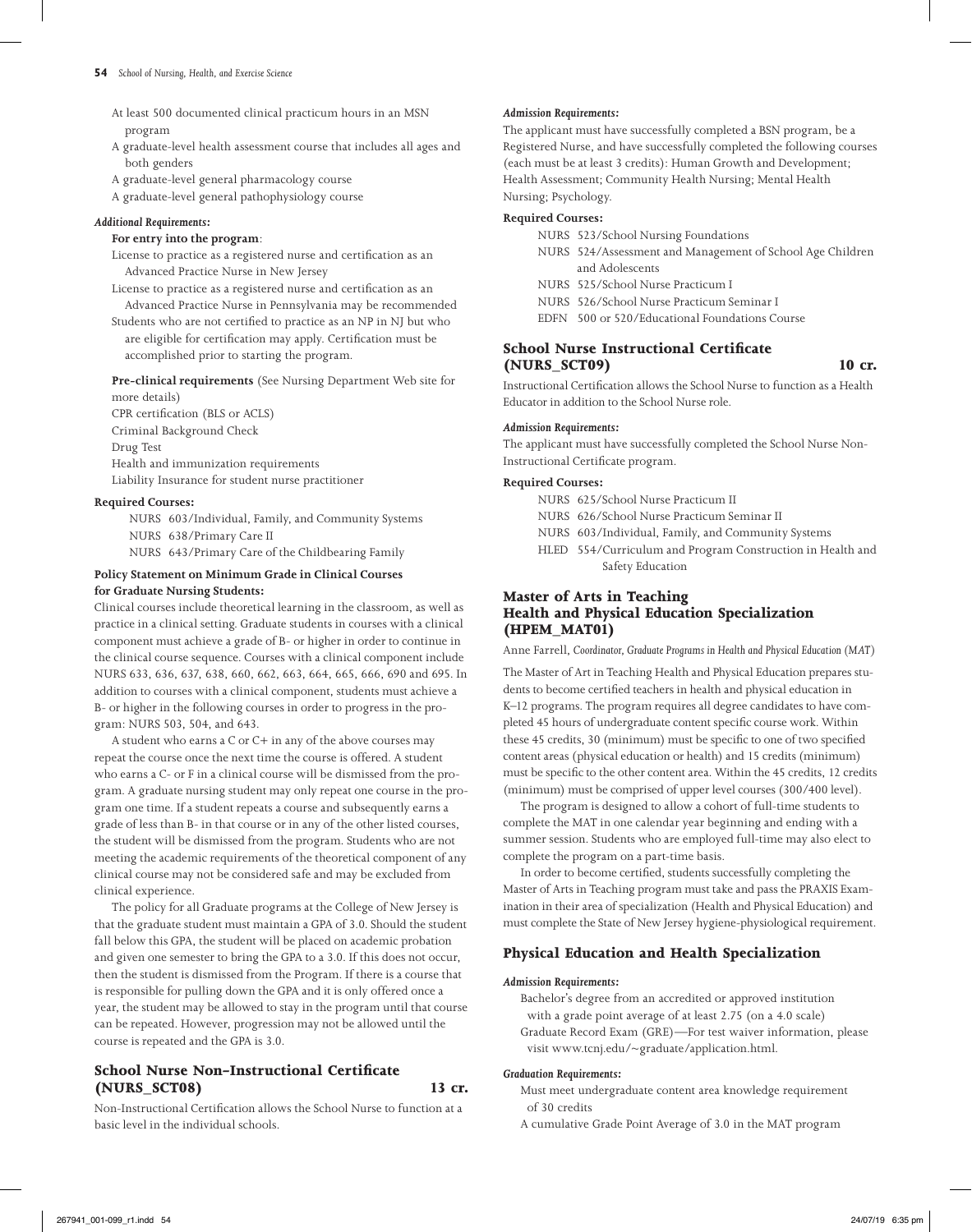Completion of all departmental requirements/prerequisites Required undergraduate content areas of study are: for primary content, five out of the following six areas must be studied and for secondary content, three out of the following six areas must be studied.

#### **Physical Education**

 Foundations/Introductory Courses Health and Wellness Developmental\* Individual, Dual, Group Activities\* Human Structure Assessment and Evaluation

An \* denotes content area required.

Required content areas of study are: for primary content, five out of the following six areas must be studied and for secondary content, three out of the following six areas must be studied.

#### **Health**

 Comprehensive Health\* Current Health and Wellness Family Living and Sexuality Drug Prevention and Abuse Nutrition Injury Prevention

#### An \* denotes content area required.

|                  | Summer I      |                                                         | 6 cr.          |
|------------------|---------------|---------------------------------------------------------|----------------|
|                  |               | EDUC 501/Exploring Teaching                             | 3              |
|                  |               | EPSY 513/Psychology of Learning                         | 3              |
|                  | <b>Fall I</b> |                                                         | 12 cr.         |
|                  |               | HPEM 694/Internship I                                   | 3              |
|                  |               | RDLG 579/Content Area Literacy                          | 3              |
|                  |               | HPEM 554/Curriculum and Program Construction in HPE     | 3              |
|                  |               | HPEM 590/Methods of Elementary and Secondary HPE        | 3              |
|                  | Spring I      |                                                         | 11 cr.         |
|                  |               | EDUC 614/Creating and Sustaining Classroom Communities  | 3              |
|                  |               | HPEM 695/Internship II (Student Teaching)               | 6              |
|                  |               | HPEM 698/Seminar in HPE                                 | $\overline{2}$ |
|                  |               | EDUC 615/Capstone Experience: The Teaching Professional | $\Omega$       |
| <b>Summer II</b> |               |                                                         | 6 cr.          |
|                  |               | EDUC 513/Collaboration, Consultation, and Partnerships  | 3              |
|                  |               | HPEM 653/Problems and Issues in HPE                     | 3              |
|                  |               | HPEM 700/Comprehensive Examination                      | $\Omega$       |
|                  |               |                                                         |                |

*\*Content area required.*

## **Public Health Department**

Brenda Seals, Chair, Department of Public Health

#### *Mission Statement:*

The mission of the Public Health master's programs is to prepare graduates to advance the public's health through education, health communication, health promotion, and the improvement of health outcomes of populations and individuals domestically and globally by fostering the critical thinking, leadership, and decision-making of our students.

## **Master of Public Health (PBHL\_MPH01)**

Carolina Borges, *Coordinator, Graduate Programs in Public Health*

Public Health is a vibrant field of practice and science. Public Health is a broad, interdisciplinary field in the practice and science of protecting and improving the health of families and communities—answering needs on local, national and global levels. Professionals work to preserve wellness, as well as prevent or minimize health problems by implementing intervention programs, recommending policies, administering services, and conducting studies. Public health professionals strive to

decrease health disparities and improve healthcare access, equity, and quality. Students develop the leadership, critical thinking, and research capabilities to pursue a range of public health career options. TCNJ MPH offers three specialization tracks: 1) Precision Health focuses on personalized health and the application of emerging genetics, informatics and technology to foster the integration of health with fields like engineering, computer science and business innovation; 2) Health Communication explores state-of-the-art social marketing and communication strategies and innovative ways to motivate healthy behavior and reduce health risk via institutions and agencies throughout the nation, and 3) Global Health concentrates on the impact of culture, social structure, economics and politics on health and illness trends, health disparities and public health policies worldwide. Students choose between the regular program (2 years as full-time or up to 5 years as part-time) or the "4+1" program (an accelerated program for upper class undergraduates wanting to pursue a combined Bachelors and Masters of Public Health in 5 years). Face-to-face classes are offered on the TCNJ campus and at alternate facilities (e.g. Capital Health). Some courses also can be taken online or as hybrid (online/onsite). To accommodate working professionals, most classes are scheduled in a 3-hour block of time during the evening.

**Notice** - Students follow the degree requirements of the Graduate Bulletin in effect when they begin their matriculation at the College. The information in this document applies to the 2019-20 academic year. Students returning to the College after an absence of two consecutive semesters (not including summer) follow the requirements in effect at the time of their return.

**Revision Advisory** – The School of Nursing, Health, and Exercise Science on behalf of the Masters of Public Health maintains the right and responsibility to revise content as appropriate in response to changes to accreditation requirements or other professional standards in the field.

## *Admission Requirements:*

**2-year MPH (Full time) or Up to 5 year (Part Time) Programs:** To be eligible applicants must complete a Bachelor's degree by the time of matriculation with an overall GPA of 3.0 or better from an accredited or approved institution. Because Public Health is an interdisciplinary field, students from all backgrounds are welcome to apply. Depending on background, some undergraduate courses may be needed before full matriculation into the MPH program.

## **Visit TCNJ's graduate program website to review and complete the application at:** https://mph.tcnj.edu/admissions/

Required application materials include:

- 1) Application Form
- 2) Student Essay
- 3) One copy of Curriculum Vitae or Resume
- 4) Official Transcript
- 5) GRE scores submitted through the testing site. (Some exceptions are in TCNJ's waiver policy)
- 6) Two Letters of recommendation
- 7) Payment of US \$75 non-refundable fee

#### *Additional Requirements:*

In some cases, an interview may be requested.

#### *Graduation Requirements:*

45 credits

14 courses (5 core courses, 5 specialization track courses, 3 elective courses and completion of the Capstone Internship and Master's Capstone Paper)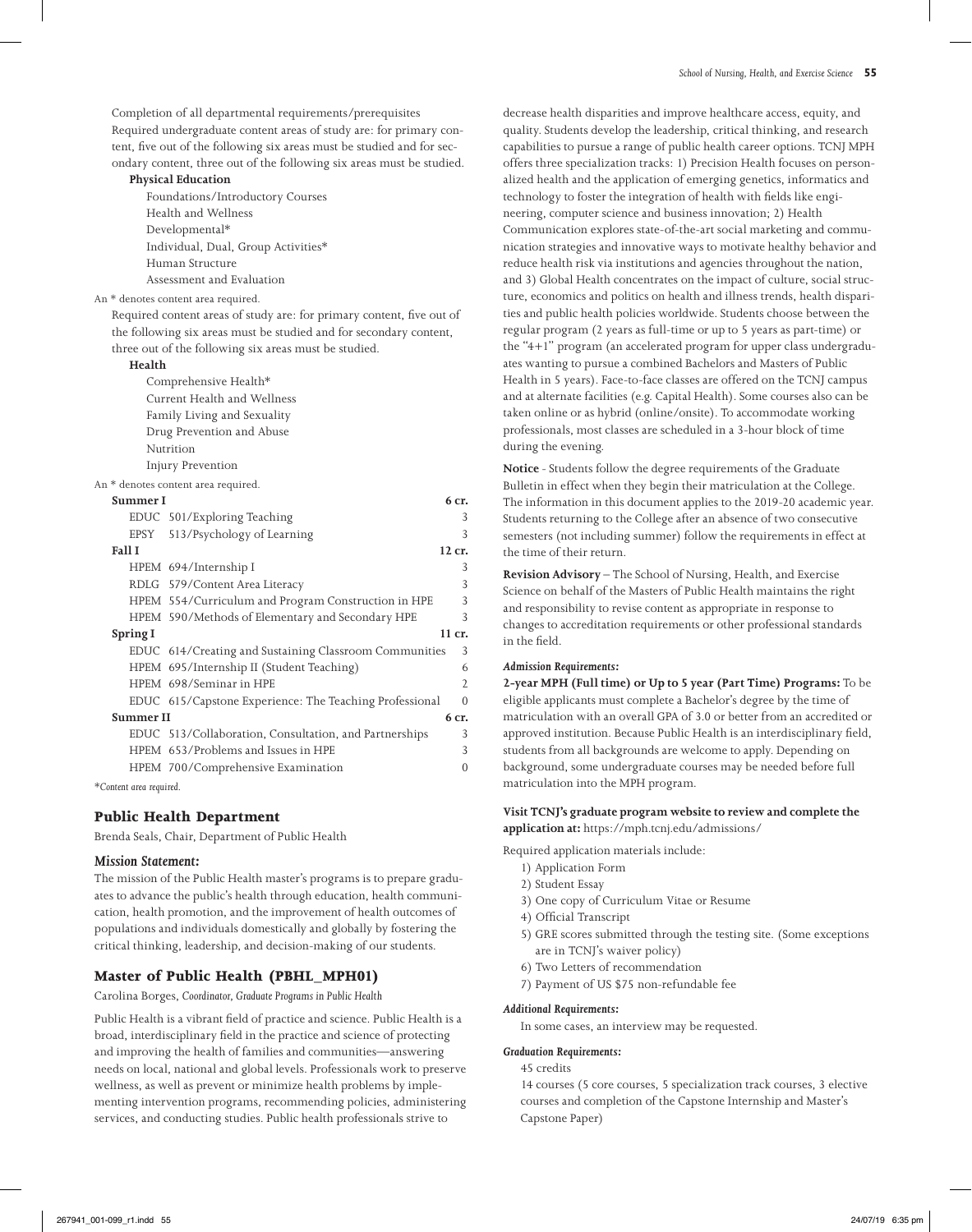## **For entry into the MPH Program (4+1 MPH)**

Applying students must be in good standing as a rising Junior with a GPA of 2.75 or higher from TCNJ or an accredited or approved institution (transfer applicants only). Freshmen or Sophomores interested in the  $4 + 1$  option are encouraged to consult with their advisor as early as possible so that their schedule may be arranged to best take advantage of graduate classes to be taken in the Junior and Senior years of study.

#### **Accelerated 4 + 1 Program:**

### **Applications accepted through TCNJ's Department of Public Health**

**via our online form:** https://tcnj.co1.qualtrics.com/jfe/form/

SV\_57uXdKAAaJNCyLr

- 1) Application Form
- 2) One Student Essay
- 3) One copy of Curriculum Vitae or Resume
- 4) Two Letters of recommendation
- 5) Unofficial Transcript

#### *Additional Requirements:*

In some cases, an interview may be requested.

**Under current TCNJ policies, undergraduates in the 4 + 1 program are allowed to double count up to four satisfactorily completed graduate courses (4 units/12 credits) that are applied to both the BS and the MPH degree requirements.**

## **For entry into the Regular MPH Program (2-year MPH)**

Bachelor's degree from an accredited or approved institution. Preadmission interview may be required.

#### *Graduation Requirements:*

45 credits

14 courses (5 core/5 specialization track/3 electives/1 Capstone)

#### **Courses and Tracks**

**Required Core and Capstone Courses:** Minimum grades of B+ are required for courses to count.

- PBHG 504 Environmental and Occupational Health (3 credit core)
- PBHG 521 Health Systems and Policy (3 credit core)
- PBHG 540 Intermediate Epidemiology (3 credit core)
- PBHG 652 Biostatistics for Public Health (3 credit core)
- PBHG 685 Health Promotion for Individuals, Families, and Communities (3 credit core)
- PBGH 705 Capstone Internship in Public Health (6 credits)

### **Tracks of Specialization:**

Five (5) courses (15 credits) are needed to complete the specialization tracks. Minimum grades of C+ are required for courses to count towards a track.

Health Communication Track (PBHL\_SUBM1)

- PBHG 542 Lifespan Communication (3 credits) PBHG 545 New Media Innovations in Health Communication
- (3 credits) PBHG 603 Health and Risk Communications Campaigns: A
- Social Marketing Approach (3 credits)
- PBHG 615 International Communication (3 credits)
- PBHG 660 Global Health, Communication, and Social Change (3 credits)
- PBHG 677 Disclosure, Stigma, Privacy, and Health (3 credits)

#### Precision Health Track (PBHL\_SUBM2)

- PBHG 502 Health Analytics: Identifying, Collecting, and Analyzing Big Data (3 credits)
- PBHG 503 Health Informatics (3 credits)
- PBHG 551 Substance Abuse and Addiction: Individual, Family, and Society (3 credits)
- PBHG 560 Counseling Girls and Women (3 credits)
- PBHG 561 Counseling Boys and Men (3 credits)
- PBHG 620 Health Economics (3 credits)
- PBHG 667 Public Health Genomics (3 credits)

#### Global Health Track (PBHL\_SUBM3)

- PBHG 565 Social Determinants and Health Iniquities (3 credits) PBHG 572 Global Health (3 credits)
- PBHG 615 International Communication (3 credits)
- PBHG 620 Health Economics (3 credits)
- PBHG 655 Social Inequalities in a Developing Context (3 credits)
- PBHG 675 Critical Issues in Global Health (3 credits)
- PBHG 678 Water, Land, and Air: critical issues in Global Environmental Health (3 credits)

Elective Courses. Three elective courses (totaling 9 credits) are needed to complete the MPH degree. Minimum grades of C+ are required for courses to count towards an elective. Student can select any track

- courses out of the track they are in to count towards an elective.
	- PBHG 501 Research Methods for Public Health (3 credits)
	- PBHG 591 Graduate Independent Study (3 credits)
	- PBHG 606 Grant Writing in Public Health (3 credits)
	- PBHG 665 Dental Public Health (3 credits)
	- PBHG 670 Topics in Public Health (3 credits)
	- PBHG 671 Public Health Approaches to Violence and Injury (3 credits)

## **Graduate Certificate in Public Health (PBHG\_CER01)**

Carolina Borges*, Coordinator, Graduate Programs in Public Health*

The graduate certificate in Public Health at TCNJ aims to address the growing population health needs of our state and the nation. The program prepares graduates to meet the complex health needs of populations and individuals by: 1) assessing the social and political determinants of health; 2) critically analyzing data to determine health trends; 3) developing and implementing public health interventions; 4) evaluating policy implications of health trends and health care delivery; 5) creating health risk communication strategies to improve health outcomes and health campaign effectiveness; and 6) synthesizing current population health practices to make recommendations for improvement.

The certificate is designed for working professionals and students preparing for further graduate study, beginning with a broad overview of public and population health. The program is especially useful for school, community and public health nurses; healthcare managers, and other health professionals aspiring to enrich their skills for healthcare delivery in the 21st century. In today's rapidly changing and increasingly technological era, public health (often referred to as population health) is shifting from a focus on the individual to a more comprehensive approach to addressing population health, requiring hospitals, healthcare systems, government agencies, and employers to work together to manage and prevent chronic disease and promote health and wellness. This shift requires an understanding of emerging and complex trends, challenges in human health, integration of environmental factors, collection and analysis of large data sets to inform evidence-based intervention, designing effective health risk communication, quality management/ prevention of infectious disease, and development of advocacy and policy—all of which are addressed in the programs strategically designed curriculum.

This interdisciplinary program draws on faculty expertise from public health, health and risk communication, nursing, health and exercise science, and economics.

**Notice** - Students follow the degree requirements of the Graduate Bulletin in effect when they begin their matriculation at the College.